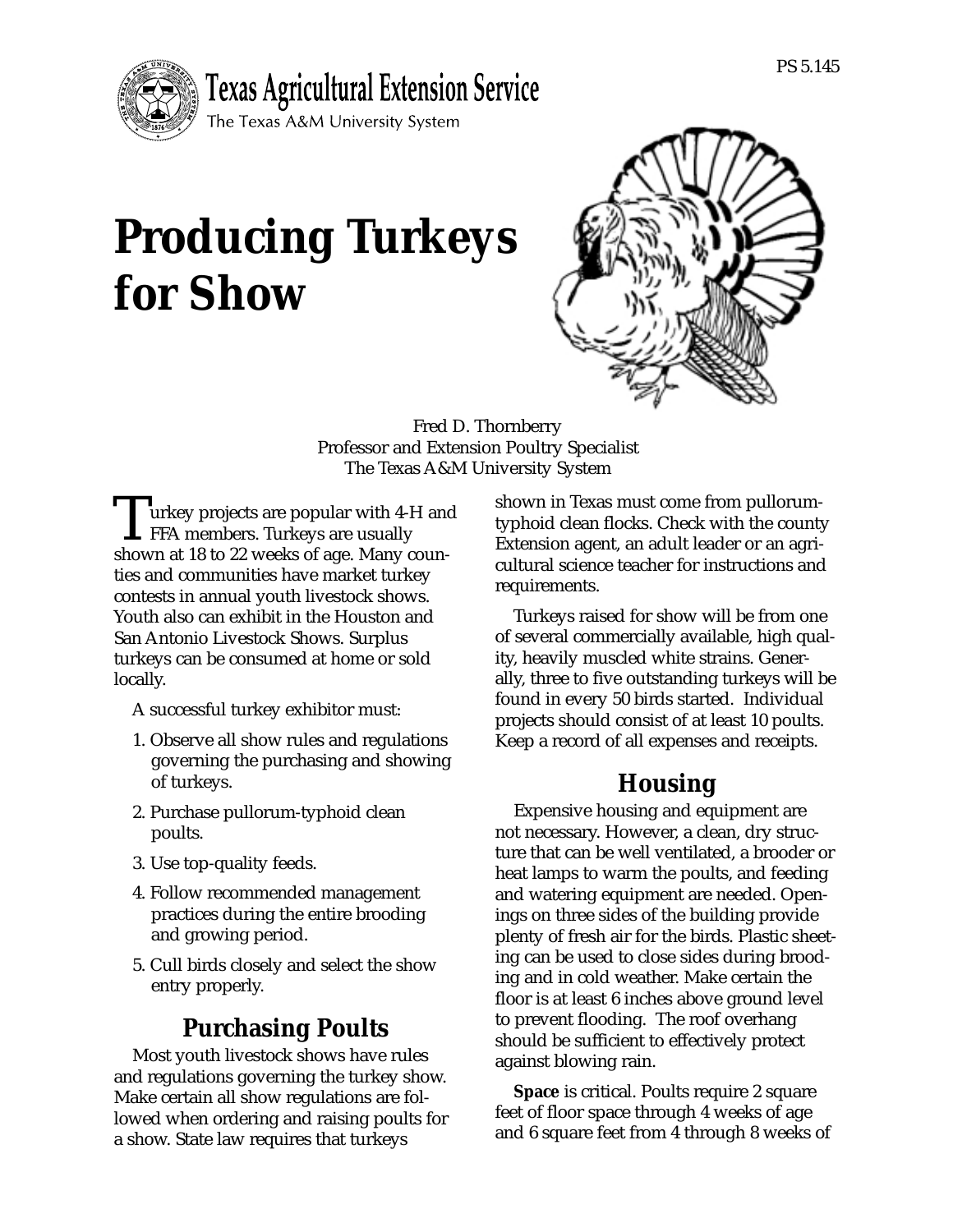age. By 12 weeks of age, hens must have at least 7 square feet, and toms at least 10 square feet, if they are to make good show birds.

#### **Preparation and Brooding**

**T** lean and disinfect the turkey house, **S** feeders and waterers at least 2 weeks before poults arrive. Wash the house down with a pressure hose; then spray with a disinfectant labeled for use in poultry houses if the structure has previously been used for housing poultry. Eradicate all rodents and insects using approved pesticides.

Before the poults arrive, put 4 inches of litter on the floor of the cleaned, disinfected pen or house. Wood shavings, cane fiber, ground corn cobs, peanut hulls or rice hulls make good litter. Washed builder's sand will work; dirt will not. **Hay makes very poor litter**. Stir the litter daily after the second week to prevent packing. Hard, damp areas in the litter will cause breast defects. **Never place poults on a slick surface such as newspaper, plastic, butcher paper, etc**. Have extra litter available for an emergency such as a water leak.

*Wood shavings, cane fiber, ground corn cobs, peanut hulls or rice hulls make good litter. Never place poults on a slick surface such as newspaper, plastic, butcher paper, etc.*

Construct a cardboard brooder guard (brooder circle) to keep poults near heat, water and feed. The brooder guard should be 18 inches high and must be a minimum of 5 feet in diameter for 50 poults. When poults are 7 days old, remove the guard and allow them full freedom of the pen.

Electric heat lamps (infrared bulbs) are good heat sources for brooding poults. Two 125-watt bulbs per 50 poults are recommended. Make certain lamps are secured so they cannot fall to the litter and create a fire hazard. The lamps should hang so that the bottoms are 18 to 24 inches from the litter.

Lamps can be raised or lowered depending on the temperature conditions. Place waterers a good distance from the lamps to prevent splashing water from cracking the hot bulbs.

If a gas or electric hover-type brooder is used, it should operate at a temperature of approximately 92 to 95 degrees F. Gradually reduce the temperature 5 degrees each week until the poults are 3 to 4 weeks old or until the house temperature reaches 70 degrees F.

When poults are comfortable, they will bed down in a semi-circle around the perimeter of the heat zone. If cold, poults will crowd under the heat source. If too warm, they will move to the outer limits of the brooder guard.

After poults are 4 weeks old and fully feathered, heat is seldom required. In warm weather, give poults adequate ventilation during the day. Older turkeys may need mechanical ventilation for cooling.

#### **Lighting**

Keep the poults well lighted, day and night, during brooding. When heat lamps are removed, a 25-watt or 40-watt light bulb can be used as an attraction light until the birds are 12 weeks old; then remove all lights on hens. Do not confine hens near a guard light. Long daylength periods stimulate hens into early egg production. This damages fleshing and finish, reducing their attractiveness as show birds.

## **Feeding**

ptimum performance of turkeys depends on proper nutrition. **It is absolutely essential that poults receive a quality turkey starter containing at least 26 percent protein**. Lower protein starter feeds, such as broiler feed, are not adequate. Feed poults the starter for the first 12 weeks. Some exhibitors feed starter until show time if a withdrawal period is not indicated on the feed tag. Others feed turkey finisher or broiler feed after the birds are 12 to 16 weeks old.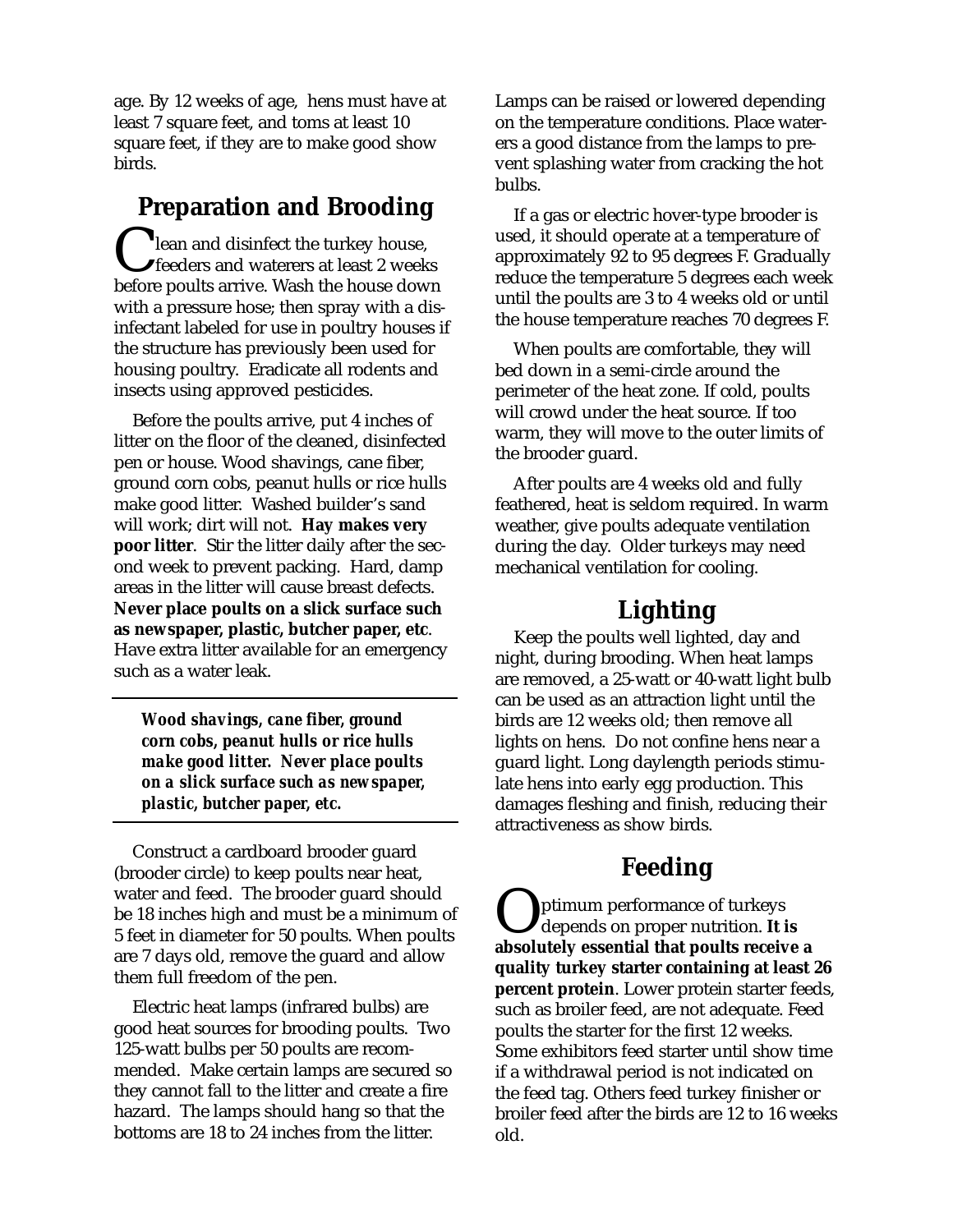*It is absolutely essential that poults receive a quality turkey starter containing at least 26 percent protein.*

Feed particle size is important in the nutrition of young turkeys. Crumbles are good because there is little or no separation of feed ingredients. Heat required for pelleting increases digestibility; therefore, poults consume more while wasting less feed.

Early leg problems can be minimized by adding inexpensive water-soluble poultry vitamins to drinking water. Do not exceed the recommended dosage. **Do not** add vitamins after poults are 1 week old.

Order feed and vitamins at least 2 weeks before poults arrive to ensure availability of fresh turkey starter and a poultry vitamin package.

Use cookie sheets and gallon chick waterers to feed and water young poults. Use tube feeders after 7 days because they hold an ample supply of feed, can be adjusted easily as turkeys grow and are less likely to cause bruises than horizontal trough feeders. Many exhibitors use automatic waterers. Adjust feeders and waterers so that the trough portion is level with the back height of the birds.

Keep feed before turkeys at all times to attain maximum growth. Maintain adequate feeding and watering space. Turkeys respond to attention. Walk turkeys briefly and slowly to provide exercise, and stir feed two to four times per day to increase feed consumption and growth.

Small amounts of feed moistened with milk and cooking oil and fed several times during the day may stimulate older birds to eat more and increase growth. This practice can be particularly helpful in hot weather with turkeys older than 16 weeks. **Caution**: Moisten the feed and immediately feed it. Wet feed swells rapidly and effective intake can be reduced. After 8 to 10 minutes or when turkeys cease eating, remove and dispose of any uneaten moistened feed.

#### **Flock Health**

 $\boldsymbol{K}$ eep all backyard fowl away from  $\boldsymbol{K}$ turkeys at all times.

Post-hatch stresses can lead to early health problems. To help prevent this, a broad spectrum antibiotic is often added to the water for the first 72 hours of brooding. Follow directions on the label and do not over-medicate.

Vaccinate poults for fowl pox at 8 to 10 weeks of age. In areas with high mosquito populations, poults should be vaccinated initially at 3 to 4 weeks followed by a second vaccination at 12 weeks of age to ensure lasting immunity.

Turkeys can and do get sick. Some common health problems of turkeys and suggestions on how to deal with them are discussed below.

- Respiratory infections are usually treated with a broad spectrum antibiotic labeled for poultry use.
- Coccidiosis outbreaks (bloody diarrhea) can be controlled with Amprolium® or other poultry coccidiostats.
- Thirsty poults can consume excessive amounts of water when first placed in the brooding area or if allowed to run out of water. A reaction known as "water glut" can cause affected poults to stagger and go into convulsions. Monitor the water supply carefully.
- Turkeys kept in a clean pen seldom have worms. If intestinal worms are detected, treat with an approved worming compound.
- Check turkeys monthly for parasites. Pay particular attention to skin around the vent area. Control external parasites (lice, mites, etc.) with applications of Sevin® dust.
- Fire ants can cause skin blisters and must be controlled around turkeys. Drench mounds with an approved insecticide, or treat the general area with an approved bait. Do not allow poults access to this material.